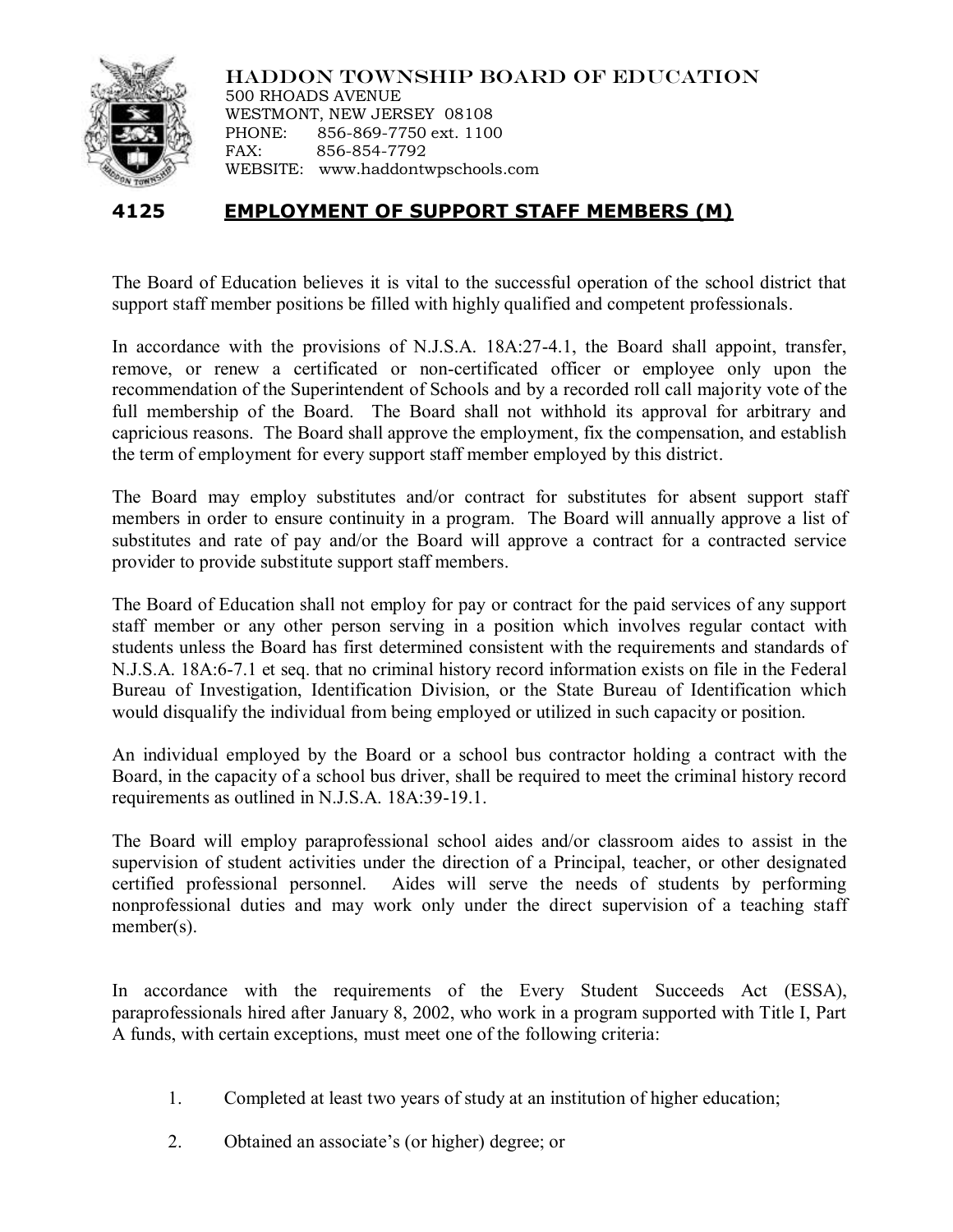3. Met a rigorous standard of quality and be able to demonstrate, through a formal State or local academic assessment, knowledge of and the ability to assist in instructing, reading, writing, and mathematics (or, as appropriate, reading readiness, writing readiness, and mathematics readiness).

Paraprofessional staff working in a Title I school, and whose salary is paid for in whole or in part with Title I funds, must meet one of the criteria listed above. The Superintendent or designee will ensure paraprofessionals working in a program supported with Title I funds meet the above stated requirements.

An individual employed by the Board in any substitute capacity or position shall be required to undergo a criminal history record check in accordance with the provisions of N.J.S.A. 18A:6- 7.1b.

An individual, except as provided in N.J.S.A. 18A:6-7.1g, shall be permanently disqualified from employment or service in the school district if the criminal history record check reveals a record of conviction for any crime or offense as defined in N.J.S.A. 18A:6-7.1 et seq.

The Board or contracted service provider may employ an applicant on an emergent basis for a period not to exceed three months, pending completion of a criminal history record check if the Board or contracted service provider demonstrates to the Commissioner of Education that special circumstances exist which justify the emergent employment as prescribed in N.J.S.A. 18A:6-7.lc. In the event the criminal history record check is not completed for an emergent hired employee within three months, the Board or contracted service provider may petition the Commissioner for an extension of time, not to exceed two months, in order to retain the employee.

No criminal history record check shall be performed unless the applicant shall have furnished written consent to such a check. The applicant shall bear the cost for the criminal history record check, including all costs for administering and processing the check. The district will deny employment to an applicant if the applicant is required and refuses to submit to a criminal history record check.

The Board of Education prohibits any relative of a Board member or the Superintendent of Schools from being employed in an office or position in the school district in accordance with the provisions of N.J.A.C. 6A:23A-6.2 and Board Policy 0142.1 – Nepotism.

A support staff member's misstatement of fact material to his/her qualifications for employment or the determination of his/her salary will be considered by the Board to constitute grounds for dismissal.

N.J.S.A. 18A:6-5; 18A:6-6; 18A:6-7.1; 18A:6-7.1b; 18A:6-7.1c; 18A:6-7.2; 18A:16-1 et seq.; 18A:26-1 et seq.; 18A:27-1 et seq.; 18A:27-4.1; 18A:27-7; 18A:27-8; 18A:39-19.1 N.J.S.A. 18A:54-20 **[vocational districts]**